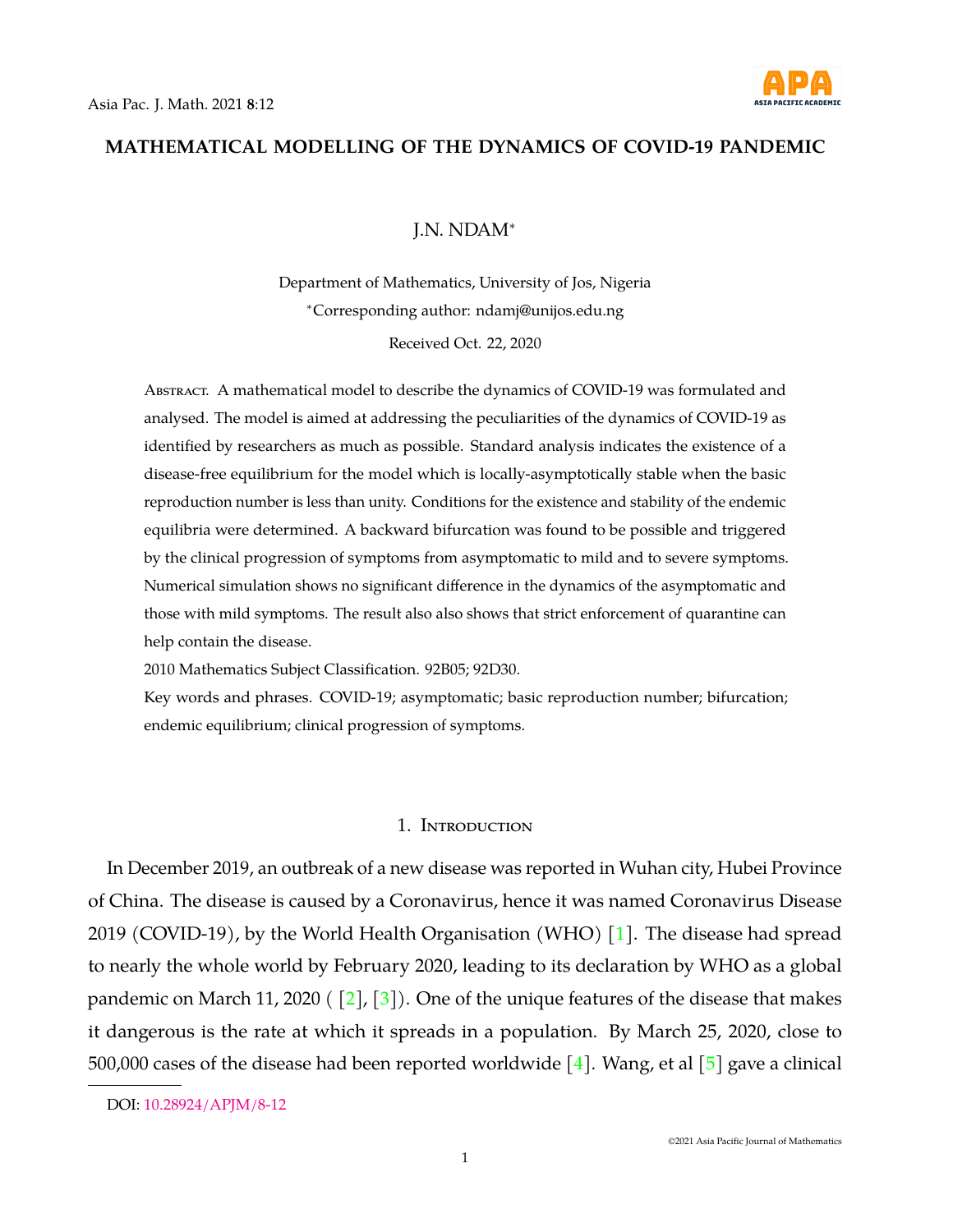classification of the cases as mild, ordinary and severe. One of the major challenges to curbing the transmission of COVID-19 is the asymptomatic infections ( $\lceil 5 \rceil$ ,  $\lceil 6 \rceil$ ), as infected people who show little or no symptoms are least suspected and can easily be left out of any form of isolation or quarantine. Li, et al [\[7\]](#page-15-6) reported that about 79% of documented cases are as a result of unreported infections. Furthermore, Sun et al  $\lceil 8 \rceil$  also expressed concerns that COVID-19 presents with asymptomatic infections capable of perpetuating the transmission of the disease. Based on laboratory tests, He, et al  $[9]$  inferred that the peak at which the infected person is most infectious is on or before the onset of symptoms of COVID-19. Another serious challenge to the control of COVID-19 is the continuous importation of cases into the population from infected areas  $[10]$ , hence the introduction of lockdowns, and suspension of both local and international flights in many countries and territories worldwide. The impacts of some of the control measures such as lockdown and isolation have been investigated in  $[11]$ . A good number of research work has also been carried out on the Mathematical modelling of COVID-19. Though the dynamics of COVID-19 is similar to other diseases such as SARS and MERS, there are a few peculiarities that need to be considered in any mathematical model of the disease. Some of the mathematical models have considered population compartments such as the susceptibles  $S(t)$ , the exposed  $E(t)$ , Presymptom  $P(t)$ , the symptomatic infectious  $I(t)$  and the asymptomatic  $A(t)$  [?]. Kochanczyk, et al [\[13\]](#page-15-11) considered an SEIR model of COVID-19 in which the exposed compartment was subdivided into a cascade of multiple exposed states to take into account the fact that the latent period follows the Erlang distribution. Frost, etal [\[14\]](#page-15-12) used an SECIR model, similar to the work of Mandal, et al [**?**], in which the infected class was divided into the asymptomatic, the symptomatic and the severe cases, to predict the dynamics of COVID-19 in West African countries under various lockdown regimes. Other mathematical and statistical models of interest on COVID-19 includes those of Chen, et al  $[16]$ , Ndairou, et al  $[17]$ , Zhang, et al  $[18]$  and Chakraborty, et al  $[19]$ . There are reports that children from 0-14 years are less susceptible to COVID-19 infection than adults aged 15-64 years  $\vert 20 \vert$ . The implication of this finding is that there is need to consider age-dependent mathematical models of COVID-19. However, we shall not consider the age-dependent model in this work, but it is a topic for future research. We shall subdivide the infected compartment into three, the asymptomatic, those with mild symptoms and those with severe symptoms as suggested by some of the research findings cited above. Quarantine of the exposed individuals is also a critical method for containing the spread of COVID-19 [\[2\]](#page-15-1), as confirmed by Ngonghala,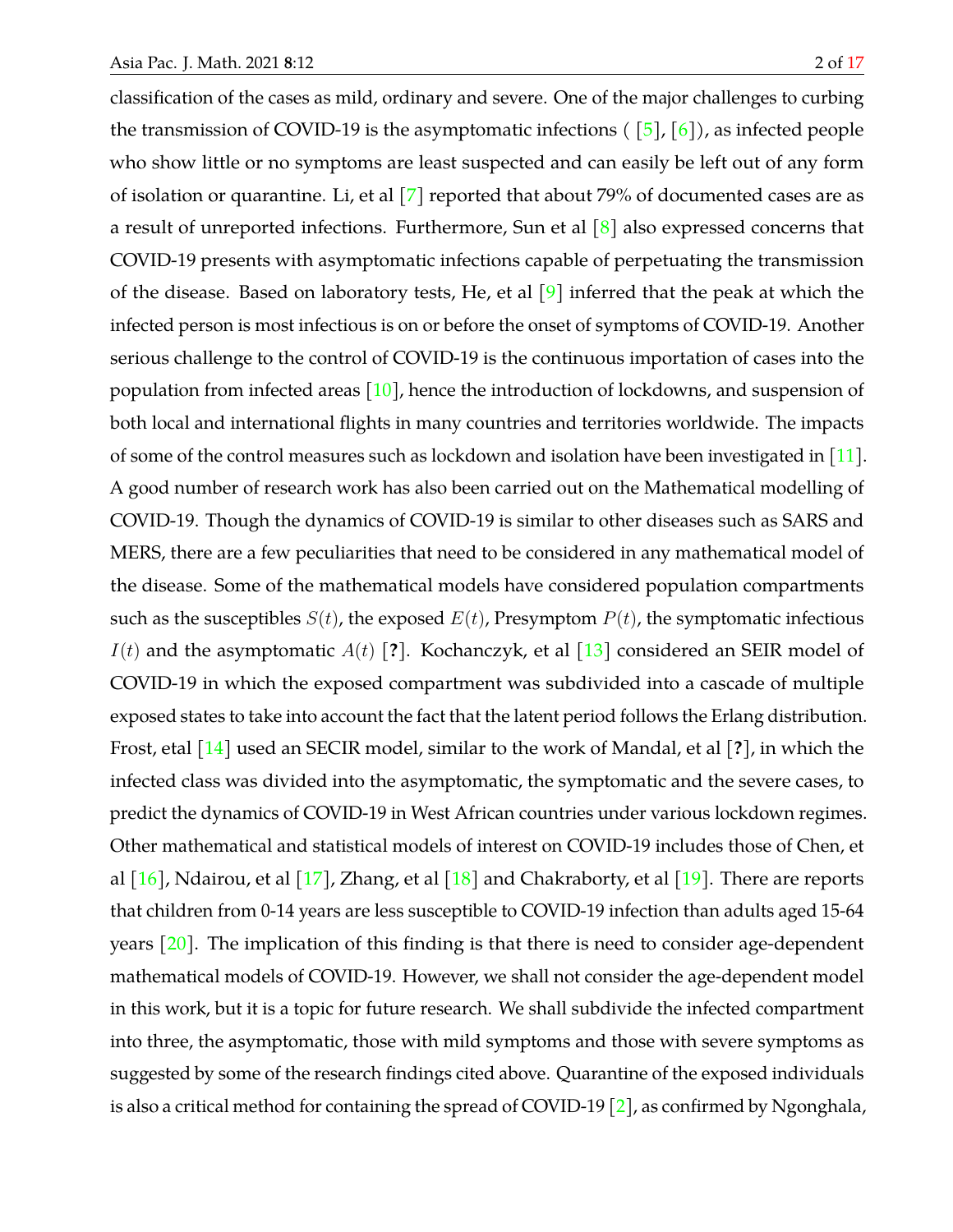et al [\[21\]](#page-16-6) who investigated the effects of interventions such as quarantine, isolation, socialdistancing, and the use of face masks in public in the eradication of COVID-19. It is expected that those who are known or even suspected to have been exposed to the disease should immediately be quarantined or isolated and tested. Ngonghala, et al  $\lceil 21 \rceil$  considered the case of asymptomatic transmission to include those with mild symptoms. However, in the current research, the asymptomatic and those with mild symptoms are classified into separate population compartments. Roda, et al  $[22]$  on the other hand compared the SIR and SEIR models of COVID-19 and concluded that the SIR model represented the dynamics of COVID-19 better than the SEIR model. We shall take into account key population compartments such as the susceptible, the exposed, the quarantined, the infected and the recovered, as well as dividing the infected compartment into three, so as to capture the peculiarities of COVID-19 dynamics. Subsequent sections of this paper are organised as follows: Section 2 will be dedicated to the mathematical formulation of the model, local stability analysis of equiliibria is the subject of section 3, while simulations and discussion will be considered in section 4, and the conclusion will be in section 5.

## 2. Mathematical Formulation of the Model

A mathematical model for the dynamics of Covid-19 is formulated and analysed, based on the general disposition of medical experts on the transmission dynamics of the disease. We divide the population into the following compartments: the susceptibles  $S(t)$ , the exposed  $E(t)$ , the quarantined  $Q(t)$ , the infected  $I(t)$  and the recovered  $R(t)$ . Literature suggests that the infected class can be subdivided into the asymptomatic or presymptomatic, those with mild symptoms and those with severe symptoms. The subdivision of the infected class is necessary as it has implications for the management of COVID-19 transmission. In particular, it helps medical personnel to accurately prioritise the treatment of patients.Thus, we let  $I(t) = I_1(t) + I_2(t) + I_3(t)$ , where  $I_1(t)$  represents the asymptomatic,  $I_2(t)$  are those with mild symptoms, while  $I_3(t)$  are those with severe symptoms.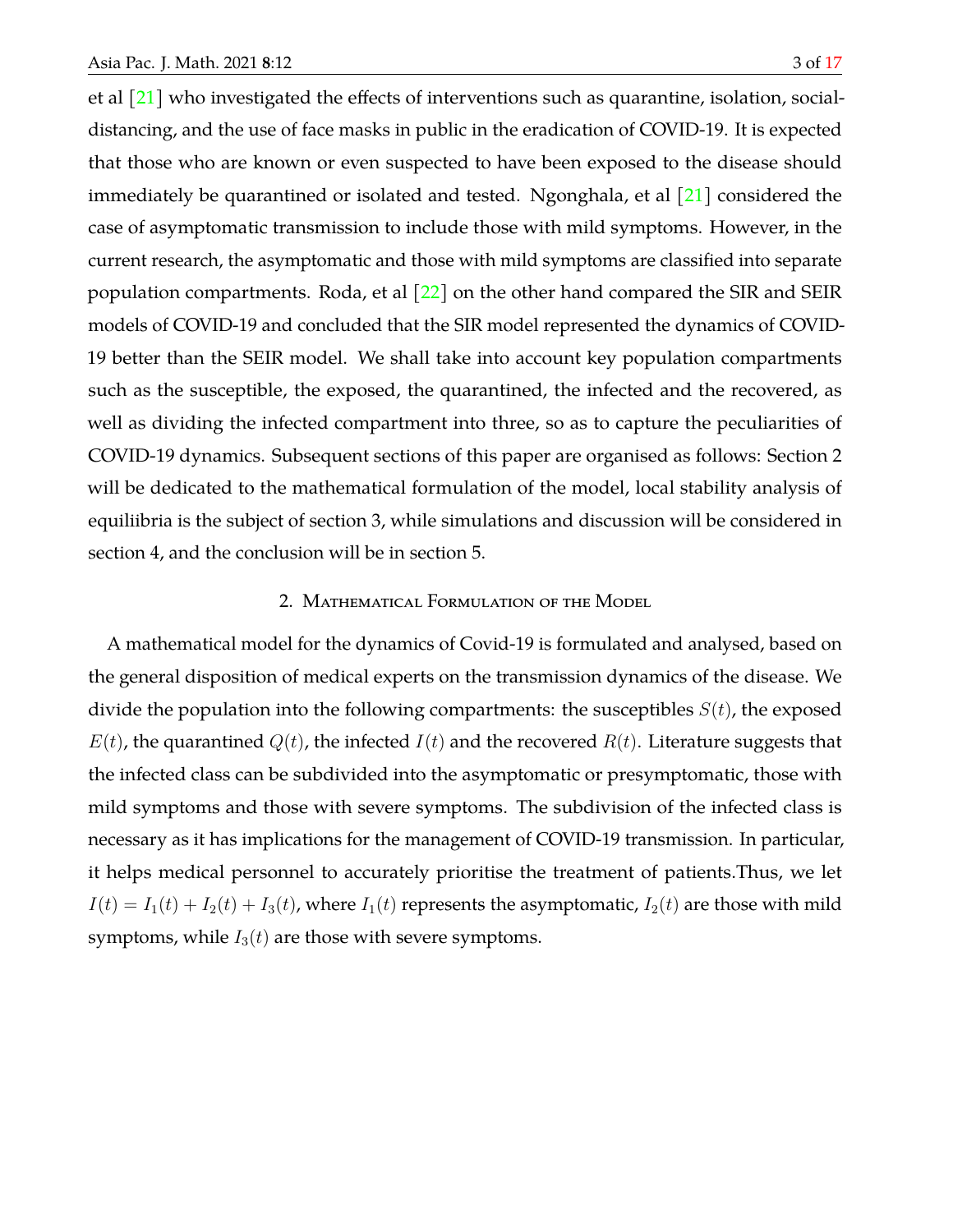<span id="page-3-0"></span>

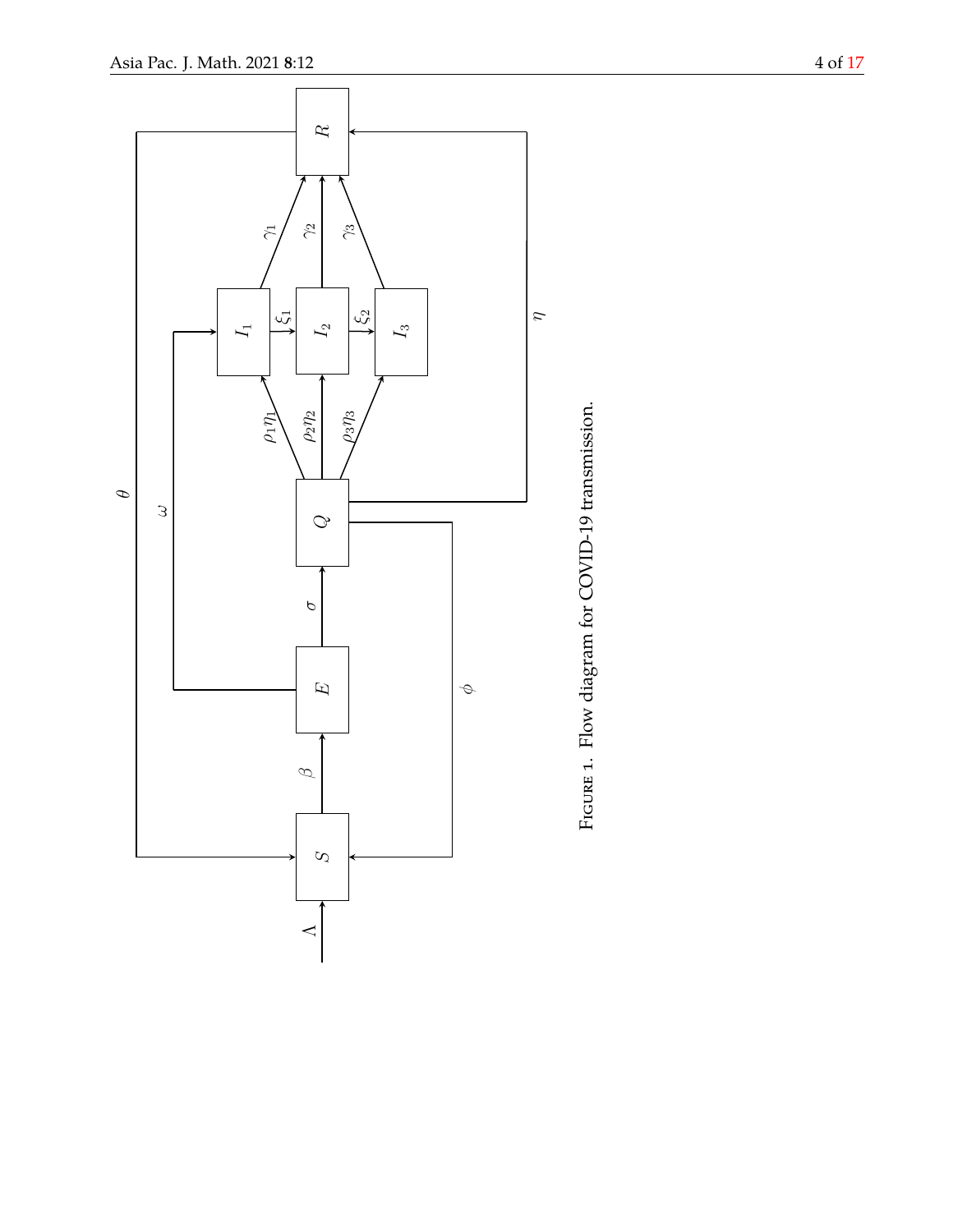The flow diagram of the transmission dynamics of the model based on these compartments is shown in Fig. [1.](#page-3-0) From the flow diagram, some exposed persons may not be quarantined, and thus move directly into the infected compartment at the rate  $\omega E$ , and those quarantined, tested and found negative move back into the susceptible population at the rate  $\phi Q$ . Similarly, recovered persons who eventually loose immunity become susceptible again at the rate  $\theta R$ . Here,  $\omega=\sum_{j=1}^n\omega_j$ , representing the proportions of the exposed that go into the asymptomatic, those with mild and severe symptoms respectively. The governing equations for the model then become

$$
\frac{dS}{dt} = \Lambda + \phi Q + \theta R - S \sum_{j=1}^{n} \beta_j I_j - \alpha S
$$
  

$$
\frac{dE}{dt} = S \sum_{j=1}^{n} \beta_j I_j - \left(\alpha + \sigma + \sum_{j=1}^{n} \omega_j\right) E
$$
  
(2.1) 
$$
\frac{dQ}{dt} = \sigma E - \left(\alpha + \phi + \sum_{j=1}^{n} \eta_j\right) Q
$$

$$
\frac{dI_j}{dt} = Q \sum_{j=1}^{n} \rho_j \eta_j + E \sum_{j=1}^{n} \omega_j - \sum_{j=1}^{n} \left(\alpha + \delta_j + \gamma_j\right) I_j - \sum_{j=1}^{n-1} \xi_j I_j + \sum_{j=1}^{n} \xi_{j-1} I_{j-1}
$$

$$
\frac{dR}{dt} = \sum_{j=1}^{n} \gamma_j I_j + Q \sum_{j=1}^{n} \left(1 - \rho_j\right) \eta_j - \left(\alpha + \theta\right) R
$$

with the initial conditions

$$
S(0) > 0, E(0) > 0, Q(0) > 0, Ij(0) > 0, R(0) \ge 0.
$$

The parameter  $\Lambda$ , is the recruitment rate of susceptible individuals,  $\sigma$  is the quarantine effort, while  $\omega_i$  are the rates of progression from the exposed class directly into the infected classes,  $\theta$  is the rate at which the recovered lose immunity and become susceptible again,  $\phi$  is the proportion of quarantined individuals who tested negative and thus return to the susceptible class and  $\delta$  is the disease induced death rate, while  $\gamma_i$  are the rates of progression from the infected class into the recovered class,  $\delta_i$  are the disease induced death rates,  $\xi_i$  are the rates of progression from asymptomatic to mild symptoms and then to severe symptoms, and  $0 < \rho_j < 1$  are the proportions of those who escape from quarantine into the infected class at the rates  $\eta_j$  and  $\eta = \sum_{j=1}^n (1-\rho_j)\eta_j$ . The natural death rate,  $\alpha$ , in all the compartments is not indicated on the flow diagram.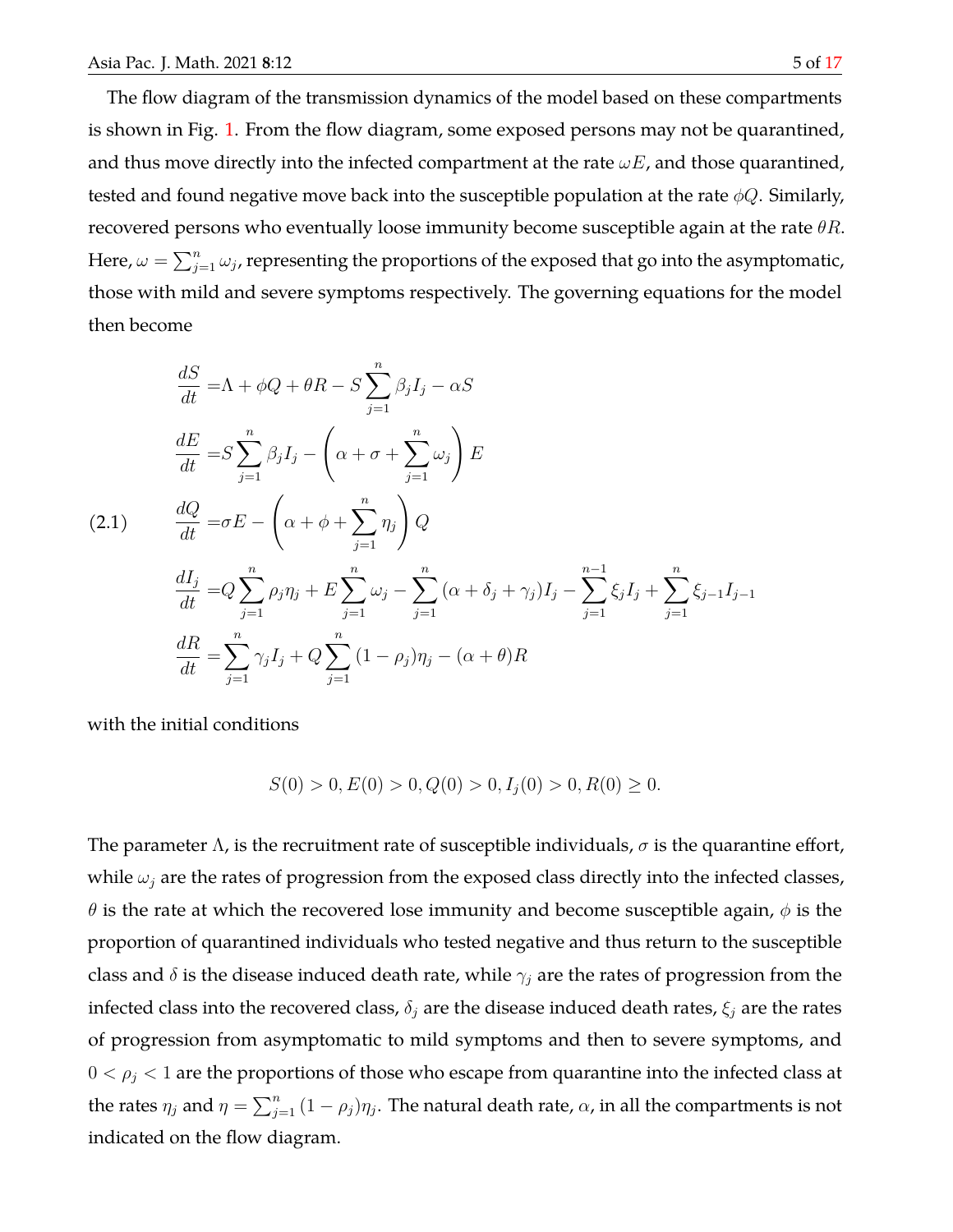The feasible region of the model is defined by

$$
\Psi_n = \left\{ (S, E, Q, I_j, R) : S + E + Q + \sum_{j=1}^n I_j + R \leq \frac{\Lambda}{\alpha}, n = 3 \right\},\
$$

which is positively invariant. The disease-free equilibrium (DFE) is obtained as

$$
E_0(S, E, Q, I_j, R) = \left(\frac{\Lambda}{\alpha}, 0, 0, 0, 0\right).
$$

The basic reproduction number  $\mathscr{R}^0_j$ , is obtained by use of the next generation matrix procedure of  $\lceil 23 \rceil$  as follows: Express the equations for the infected compartments as

$$
\frac{dX_i}{dt} = F_i(X) - V_i(X),
$$

where  $F_i$  represents the new infections in compartment  $i$  and  $V_i$  are the rates of transfer of infections in and out of compartment  $i$ . Hence from  $(1)$ , we obtain

$$
F_1 = S \sum_{j=1}^{n} \beta_j I_j, F_2 = F_3 = 0,
$$
  

$$
V_1 = \left(\alpha + \sigma + \sum_{j=1}^{n} \omega_j\right) E, V_2 = \left(\alpha + \phi + \sum_{j=1}^{n} \eta_j\right) Q - \sigma E
$$

and

$$
V_3 = \sum_{j=1}^n (\alpha + \delta_j + \gamma_j) I_j + \sum_{j=1}^{n-1} \xi_j I_j - \sum_{j=1}^n \xi_{j-1} I_{j-1} - E \sum_{j=1}^n \omega_j - Q \sum_{j=1}^n \rho_j \eta_j.
$$

Hence the Jacobian matrices for F and V evaluated at the disease-free equilibrium,  $E_0$ , are

$$
F = \begin{pmatrix} 0 & 0 & \frac{\Lambda}{\alpha} \sum_{j=1}^{n} \beta_j \\ 0 & 0 & 0 \\ 0 & 0 & 0 \end{pmatrix}
$$

and

$$
V = \begin{pmatrix} \alpha + \sigma + \sum_{j=1}^{n} \omega_j & 0 & 0 \\ -\sigma & \alpha + \phi + \sum_{j=1}^{n} \eta_j & 0 \\ -\sum_{j=1}^{n} \omega_j & -\sum_{j=1}^{n} \rho_j \eta_j & \sum_{j=1}^{n} (\alpha + \delta_j + \gamma_j) + \sum_{j=1}^{n-1} \xi_j \end{pmatrix}
$$

where  $\xi_0 = 0$ , as there is no such progression into  $I_1$  with that rate. The inverse of the matrix V is obtained as

$$
V^{-1} = \begin{pmatrix} \frac{1}{\alpha + \sigma + \sum_{j=1}^{n} \omega_j} & 0 & 0\\ \frac{\sigma}{\left(\alpha + \sigma + \sum_{j=1}^{n} \omega_j\right)\left(\alpha + \phi + \sum_{j=1}^{n} \eta_j\right)} & \frac{1}{\alpha + \phi + \sum_{j=1}^{n} \eta_j} & 0\\ \frac{\sigma \sum_{j=1}^{n} \rho_j \eta_j + \left(\alpha + \phi + \sum_{j=1}^{n} \eta_j\right) \sum_{j=1}^{n} \omega_j}{|V|} & \frac{\left(\alpha + \sigma + \sum_{j=1}^{n} \omega_j\right) \sum_{j=1}^{n} \rho_j \eta_j}{|V|} & \frac{1}{\sum_{j=1}^{n} \left(\alpha + \delta_j + \gamma_j\right) + \sum_{j=1}^{n-1} \xi_j} \end{pmatrix}
$$

,

,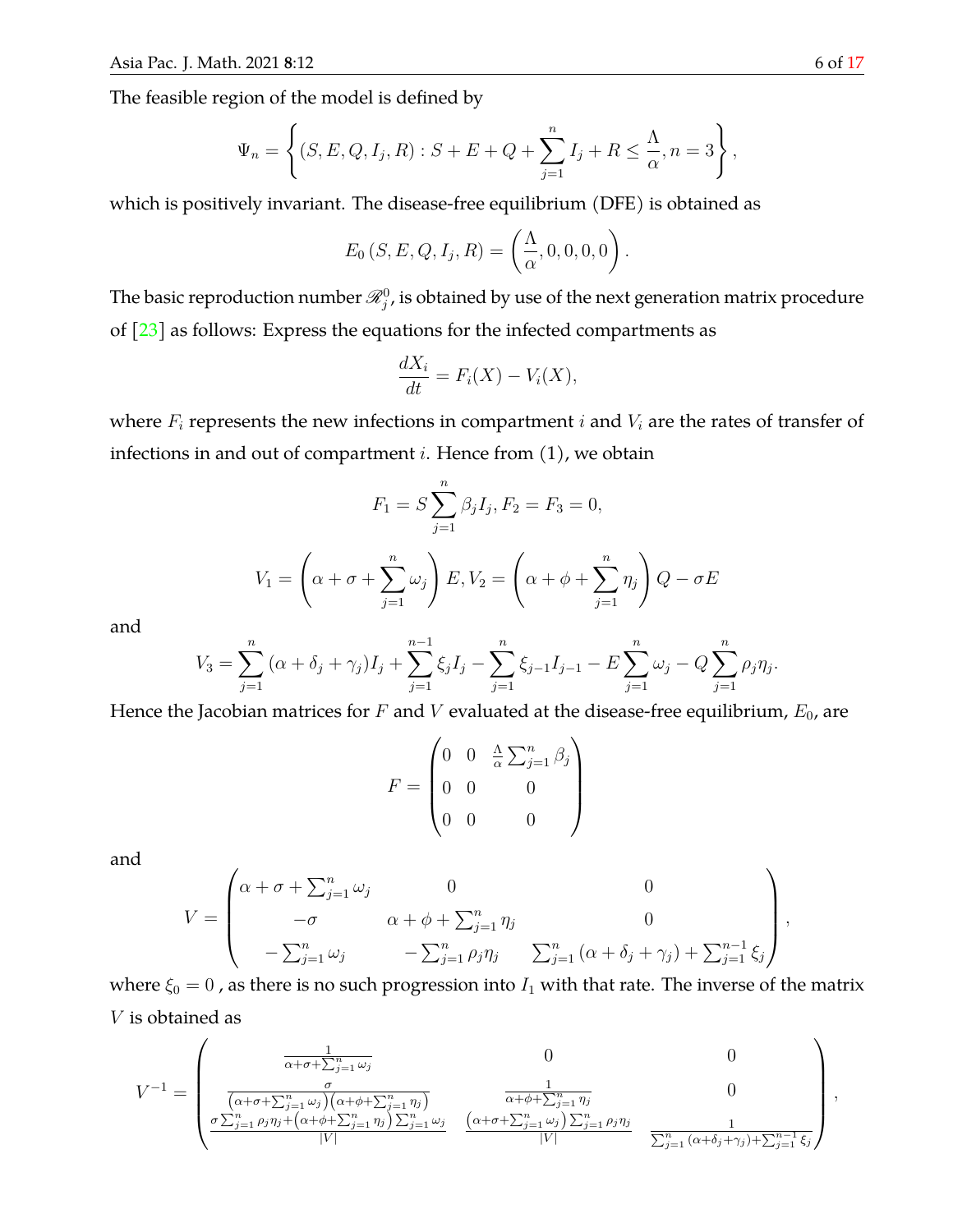where

$$
|V| = \left(\alpha + \sigma + \sum_{j=1}^n \omega_j\right) \left(\alpha + \phi + \sum_{j=1}^n \eta_j\right) \left(\sum_{j=1}^n \left(\alpha + \delta_j + \gamma_j\right) + \sum_{j=1}^{n-1} \xi_j\right).
$$

Therefore,  $\mathscr{R}_{j}^{0}$  is the spectral radius of the matrix  $(FV^{-1})$ , given by

(2.2) 
$$
\mathscr{R}_{j}^{0} = \frac{\Lambda \sum_{j=1}^{n} \beta_{j} \left[ \sigma \sum_{j=1}^{n} \rho_{j} \eta_{j} + \left( \alpha + \phi + \sum_{j=1}^{n} \eta_{j} \right) \sum_{j=1}^{n} \omega_{j} \right]}{\alpha \left( \alpha + \sigma + \sum_{j=1}^{n} \omega_{j} \right) \left( \alpha + \phi + \sum_{j=1}^{n} \eta_{j} \right) \left( \sum_{j=1}^{n} \left( \alpha + \delta_{j} + \gamma_{j} \right) + \sum_{j=1}^{n-1} \xi_{j} \right)}
$$

### 3. Existence and Local Stability Analysis of Equilibria

To investigate the local stability of the disease-free equilibrium, we evaluate the Jacobiam matrix of the system  $(1)$  at the disease-free equilibrium point  $E_0$  to obtain (3.1)

$$
J_{E_0} = \begin{pmatrix}\n-\alpha & 0 & \phi & -\frac{\Lambda}{\alpha} \sum_{j=1}^n \beta_j & \theta \\
0 & -\left(\alpha + \sigma + \sum_{j=1}^n \omega_j\right) & 0 & \frac{\Lambda}{\alpha} \sum_{j=1}^n \beta_j & 0 \\
0 & \sigma & -\left(\alpha + \phi + \sum_{j=1}^n \eta_j\right) & 0 & 0 \\
0 & \sum_{j=1}^n \omega_j & \sum_{j=1}^n \rho_j \eta_j & -\sum_{j=1}^n \left(\alpha + \delta_j + \gamma_j\right) - \sum_{j=1}^{n-1} \xi_j & 0 \\
0 & 0 & \sum_{j=1}^n (1 - \rho_j) \eta_j & \sum_{j=1}^n \gamma_j & -(\alpha + \theta)\n\end{pmatrix}
$$

From (3),  $\lambda_1 = -\alpha$  and  $\lambda_2 = -(\alpha + \theta)$  are eigenvalues. Thus the local stability of the DFE is determined by the eigenvalues of the equations for  $E, Q$  and  $I_j$  whose Jacobian matrix is given by

(3.2)  
\n
$$
J_3 = \begin{pmatrix}\n-\left(\alpha + \sigma + \sum_{j=1}^n \omega_j\right) & 0 & \frac{\Delta}{\alpha} \sum_{j=1}^n \beta_j \\
\sigma & -\left(\alpha + \phi + \sum_{j=1}^n \eta_j\right) & 0 \\
\sum_{j=1}^n \omega_j & \sum_{j=1}^n \rho_j \eta_j & -\sum_{j=1}^n \left(\alpha + \delta_j + \gamma_j\right) - \sum_{j=1}^{n-1} \xi_j\n\end{pmatrix}
$$

The matrix in (4) has the characteristic polynomial

(3.3)  
\n
$$
P(\lambda) = \lambda^{3} + \left(A_{j} + C_{j} + D_{j} + \sum_{j=1}^{n-1} \xi_{j}\right) \lambda^{2} + \left[A_{j}C_{j} + (A_{j} + C_{j})\left(D_{j} + \sum_{j=1}^{n-1} \xi_{j}\right) - B_{j} \sum_{j=1}^{n} \omega_{j}\right] \lambda + (1 - \mathcal{R}_{j}^{0}) = 0
$$

where  $A_j = \alpha + \sigma + \sum_{j=1}^n \omega_j, B_j = \frac{\Lambda}{\alpha}$  $\frac{\Lambda}{\alpha}\sum_{j=1}^n\beta_j,C_j=\alpha\!+\!\phi\!+\!\sum_{j=1}^n\eta_j$  and  $D_j=\sum_{j=1}^n\,(\alpha+\delta_j+\gamma_j)$ , which are all positive constants. The Routh-Hurwitz criterion guarantees that the roots of the characteristic polynomial (5) all have negative real parts, hence the stability of the DFE, if the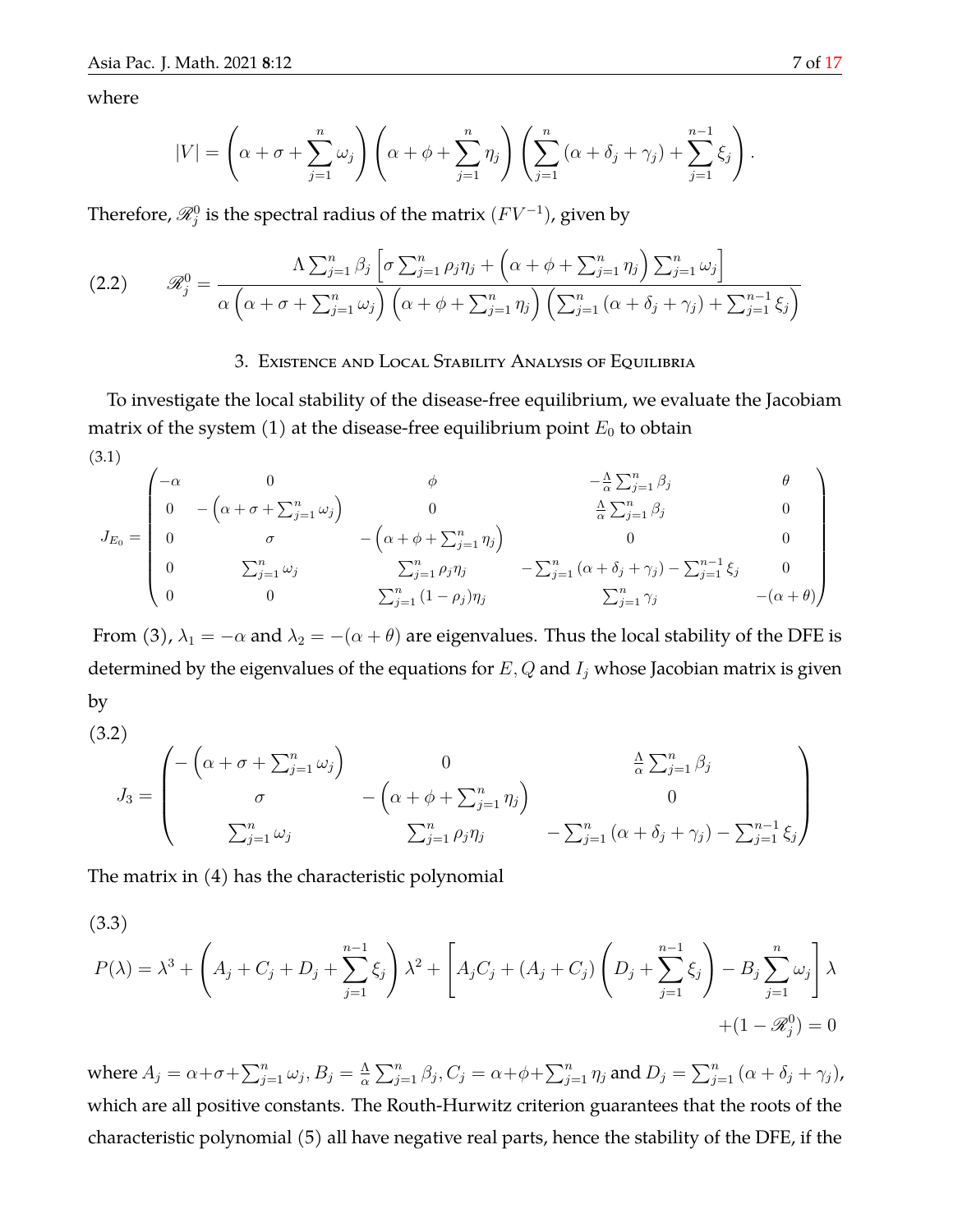following conditions hold:

$$
A_j + C_j + D_j + \sum_{j=1}^{n-1} \xi_j > 0,
$$
  

$$
(1 - \mathcal{R}_j^0) > 0 \Rightarrow \mathcal{R}_j^0 < 1,
$$
  

$$
\left(A_j + C_j + D_j + \sum_{j=1}^{n-1} \xi_j\right) \left[A_j C_j + (A_j + C_j) \left(D_j + \sum_{j=1}^{n-1} \xi_j\right) - B_j \sum_{j=1}^n \omega_j\right] > 1 - \mathcal{R}_j^0.
$$

Hence we have the following result:

**Theorem 3.1.** *The disease-free equilibrium (DFE) of the model (1) is locally-asymptotically stable if*  $\mathscr{R}_{j}^{0} < 1$ , and unstable otherwise.

3.1. **The Endemic Equilibrium.** The endemic equilibrium point of model (1) can be expressed as

$$
S^* = \frac{A_j C_j \left[ \Lambda(\alpha + \theta) + \theta \sum_{j=1}^n \gamma_j I_j^* \right]}{A_j C_j(\alpha + \theta) \left( \alpha + \sum_{j=1}^n \beta_j I_j^* \right) - \sigma \sum_{j=1}^n \beta_j I_j^* \left[ (\alpha + \theta) \phi + \theta \sum_{j=1}^n (1 - \rho_j) \eta_j \right]}
$$
  
\n
$$
E^* = \frac{S^*}{A_j} \sum_{j=1}^n \beta_j I_j^*
$$
  
\n(3.4)  
\n
$$
Q^* = \frac{\sigma S^*}{A_j C_j} \sum_{j=1}^n \beta_j I_j^*
$$
  
\n
$$
R^* = \frac{1}{(\alpha + \theta)} \left[ \sum_{j=1}^n \gamma_j I_j^* + \frac{\sigma S^*}{A_j C_j} \sum_{j=1}^n \beta_j I_j^* \sum_{j=1}^n (1 - \rho_j) \eta_j \right]
$$

where  $S^*$  is defined for

$$
A_j C_j(\alpha + \theta) \left( \alpha + \sum_{j=1}^n \beta_j I_j^* \right) > \sigma \sum_{j=1}^n \beta_j I_j^* \left[ (\alpha + \theta) \phi + \theta \sum_{j=1}^n (1 - \rho_j) \eta_j \right].
$$

Using the equation for  $I_j$  in (1) and substituting the values of  $S^*, E^*, Q^*$  and  $R^*$  in (6) yields

(3.5) 
$$
\left[\Lambda \Psi + \theta \sum_{j=1}^{n} \gamma_{j} I_{j}^{*}\right] \left[\sigma \sum_{j=1}^{n} \rho_{j} \eta_{j} + C_{j} \sum_{j=1}^{n} \omega_{j}\right] \sum_{j=1}^{n} \beta_{j} I_{j}^{*}
$$

$$
- \left\{A_{j} C_{j} \Psi \left(\alpha + \sum_{j=1}^{n} \beta_{j} I_{j}^{*}\right) - \sigma \sum_{j=1}^{n} \beta_{j} I_{j}^{*} \left[\Psi \phi + \theta \sum_{j=1}^{n} (1 - \rho_{j}) \eta_{j}\right]\right\}
$$

$$
\left[\sum_{j=1}^{n} d_{j} I_{j} + \sum_{j=1}^{n-1} \xi_{j} I_{j} - \sum_{j=1}^{n} \xi_{j-1} I_{j-1}\right] = 0
$$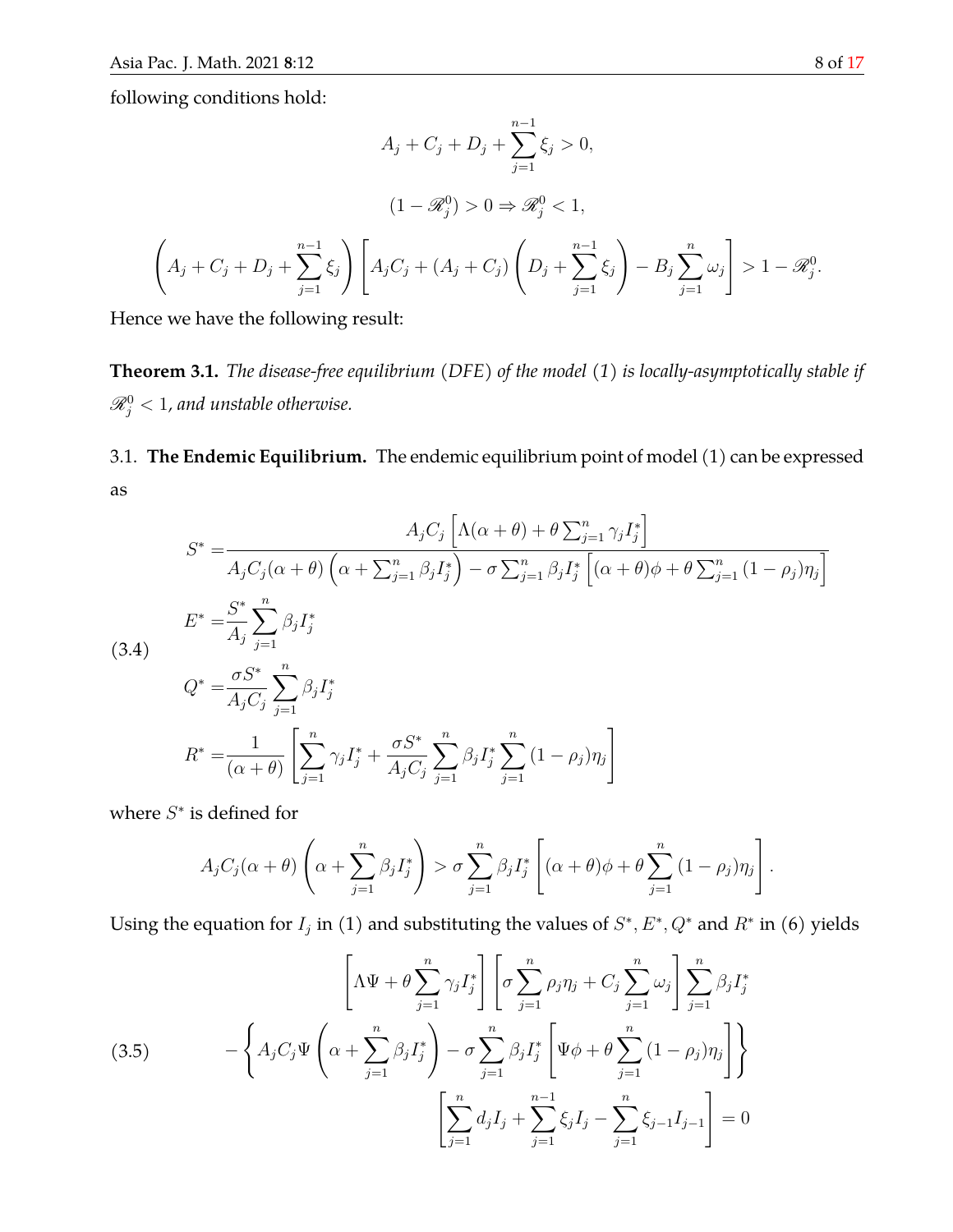where  $d_j = \alpha + \delta_j + \gamma_j$  and  $\Psi = \alpha + \theta$ . Equation (7) is a family of quadratic equations. To verify this, we pick each member  $j = 1, 2, 3$ . Hence for  $j = 1$ , equation (7) becomes

(3.6) 
$$
a_{11}(I_1^*)^2 + a_{12}I_1^* = 0,
$$

where  $a_{11} = (\Gamma_1 \mathcal{R}_1^0 - \beta_1 \Lambda \Psi) A_1 C_1 + \beta_1 \sigma \Lambda [\phi \Psi + \theta (1 - \rho_1) \eta_1]$  and  $a_{12} = \alpha A_1 C_1 \Lambda (\mathcal{R}_1^0 - 1) \Psi$ .

The solutions of  $(8)$  are obtained as  $I_1^* = 0$  and

$$
I_1^* = \frac{\alpha A_1 C_1 \Lambda (1 - \mathcal{R}_1^0) \Psi}{(\Gamma_1 \mathcal{R}_1^0 - \beta_1 \Lambda \Psi) A_1 C_1 + \beta_1 \sigma \Lambda [\phi \Psi + \theta (1 - \rho_1) \eta_1]},
$$

where  $\Gamma_1 = \frac{\alpha \theta \gamma_1}{\Lambda}$  $\frac{\theta\gamma_1}{\Lambda}$ . The root  $I_1^*=0$  corresponds to the disease-free equilibrium point, hence the model has a unique endemic equilibrium, provided  $(\Gamma_1\mathscr{R}_1^0-\beta_1\Lambda\Psi)\,A_1C_1+\beta_1\sigma\Lambda[\phi\Psi+\theta(1-\phi\Phi)\phi]$  $(\rho_1)\eta_1]$  and  $\alpha A_1 C_1 \Lambda (1-\mathscr{R}^0_1) \Psi$  have the same sign. This implies that a backward bifurcation, which normally affects the threshold value of basic reproduction number cannot occur in this case.

For  $j = 2$ , equation (7) can be expressed as

(3.7) 
$$
a_{21} (I^*)^2 + a_{22} I^* + a_{23} = 0,
$$

where  $a_{21} = A_2 C_2 (\Gamma_2 \mathcal{R}_2^0 - \beta_2 \Lambda \Psi) + \beta_2 \sigma \Lambda [\phi \Psi + \theta (1 - \rho_2) \eta_2],$  $a_{22} = \alpha A_2 C_2 (\mathscr{R}_2^0 - 1) (d_2 + \xi_2) \Psi + \beta_2 [A_2 C_2 \Psi - \sigma (\phi \Psi + \theta (1 - \rho_2) \eta_2)] \xi_1 I_1^*, a_{23} = \alpha A_2 C_2 \Psi \xi_1 I_1^*$ and  $\Gamma_2 = \frac{\alpha \theta \gamma_2}{\Lambda}$  $\frac{\sigma \gamma_2}{\Lambda}$ . and 1  $_2$   $\frac{1}{\Lambda}$ .<br>Equation (9) has the roots  $I_2^* = \frac{-a_{22} \pm \sqrt{a_{22}^2 - 4a_{21}a_{23}}}{2 a_{21}}$  $\frac{a_{22}-a_{21}a_{23}}{2a_{21}}$ . Equation (9) has two distinct positive roots if  $a_{21} > 0$  and  $a_{22} < 0$ , thus guaranteeing the occurrence of a backward bifurcation. The results which follow from the consideration of the properties of the roots of equation (9) are summarised in the following theorem:

**Theorem 3.2.** For  $j = 2$ , the model equation (1) has

- *(i)* no endemic equilibrium when  $a_{21} > 0$  and  $a_{22} > 0$
- *(ii) a unique endemic equilibrium when*  $a_{21} < 0$  *and*  $a_{22} < 0$  *or*  $a_{21} < 0$  *and*  $a_{22} > 0$ *.*
- *(iii)* two endemic equilibria when  $a_{21} > 0$  and  $a_{22} < 0$ .

We now establish the stability of the endemic equilibrium using theorem 4 of [**?**], which asserts that the sign of the parameter  $\xi$ , defined by

(3.8) 
$$
\xi = \frac{1}{2} \sum_{i,j,k=1}^{n} v_k w_i w_j \frac{\partial^2 f_k}{\partial x_i \partial x_j},
$$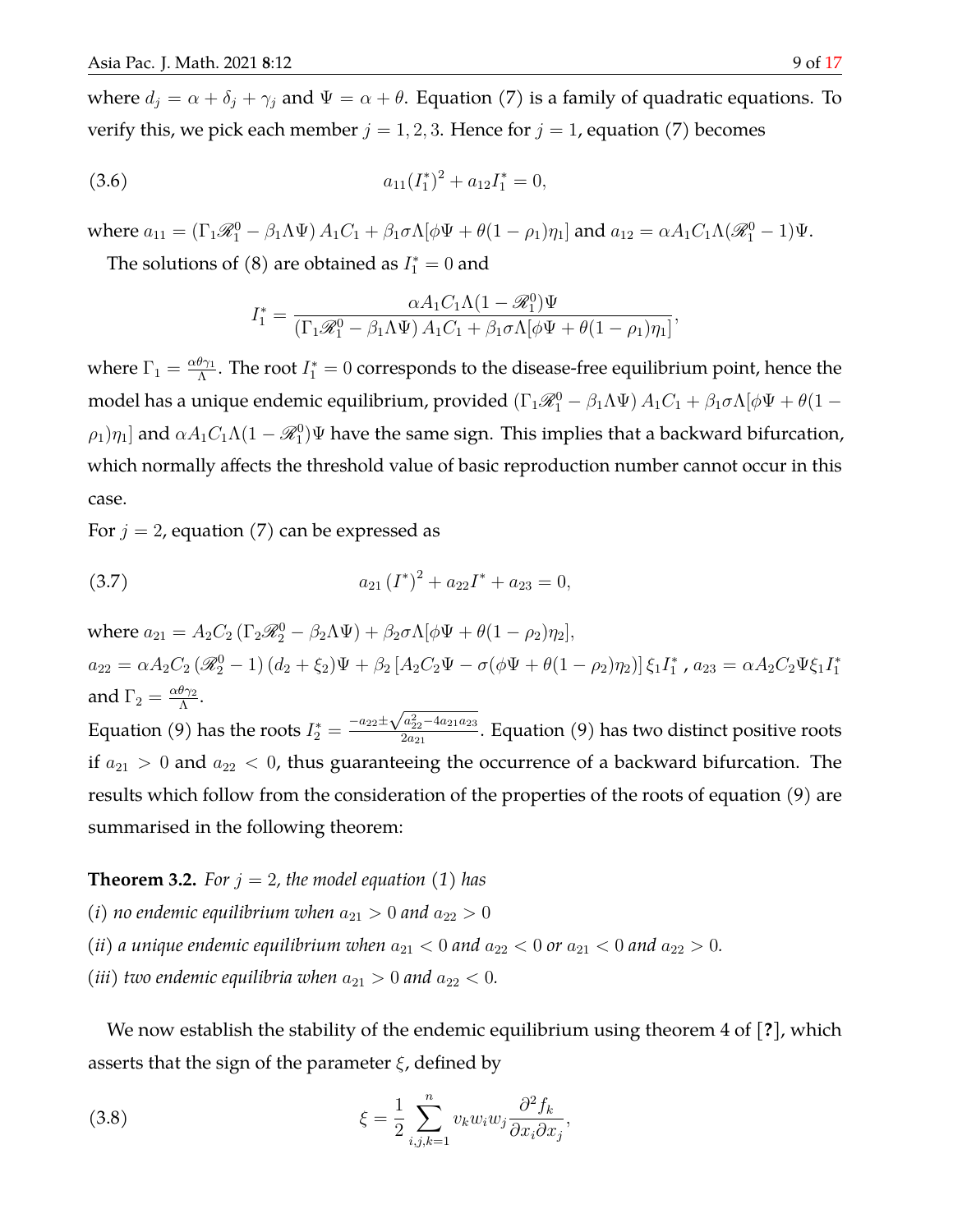determines the nature of the endemic equilibria close to the bifurcation point, where  $v$  and  $w$ are the nullvectors of the Jacobian matrix of the system (1) at the DFE. Applying the theorem to the system (1), we obtain all the second derivatives as

$$
\frac{\partial^2 f_1}{\partial I \partial S} = \frac{\partial^2 f_1}{\partial S \partial I} = -\sum_j^n \beta_j, \frac{\partial^2 f_2}{\partial I \partial S} = \frac{\partial^2 f_2}{\partial S \partial I} = \sum_j^n \beta_j.
$$

The remaining second derivatives are all zero. Thus,  $\xi = -w_1w_4(v_1 - v_2)\sum_j^n \beta_j$ , where the eigenvectors v and w can be chosen to be positive. For  $v_1 - v_2 > 0, \xi < 0$  and thus the endemic equilibria are locally asymptotically stable near the DFE for  $\mathcal{R}_0 > 1$ , whereas the DFE equilibrium is locally asymptotically stable for  $\mathcal{R}_0 < 1$ , as already established. When  $v_1-v_2< 0, \xi>0$  and we have a backward bifurcation at  $\mathscr{R}_0=1.$  A backward bifurcation is triggered in this case by the clinical progression of symptoms of COVID-19.

The descriptions of all the baseline parameters used in model (1) as well as their estimated values are given in table [1.](#page-10-0) The source of each parameter is also indicated and they will be used in the numerical simulation of the model.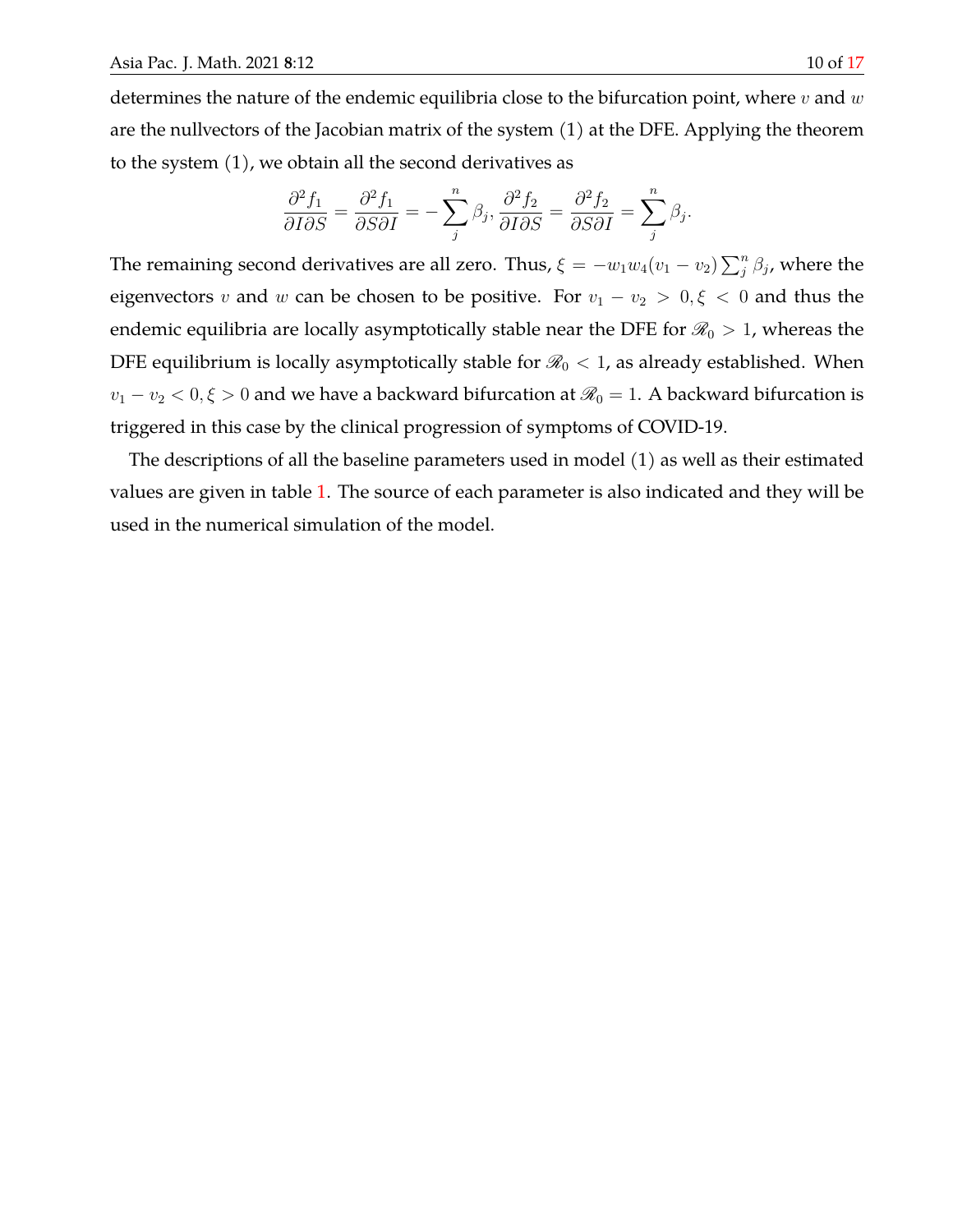<span id="page-10-0"></span>

| Parameter  | Description                                                       | <b>Estimated value</b>             |
|------------|-------------------------------------------------------------------|------------------------------------|
| $\Lambda$  | Recruitment rate of susceptible individuals                       | $0.0375$ [24]                      |
| $\phi$     | Rate of progression from quarantine to the susceptible            | $\frac{1}{14}$ [19]                |
| $\theta$   | Rate at which the recovered lose immunity                         | $0.27$ estimated $[25]$            |
| $\beta_1$  | Rate of infection of the asymptomatic                             | $0.179$ [24]                       |
| $\beta_2$  | Rate of infection of those with mild symptoms                     | $0.04$ assumed                     |
| $\beta_3$  | Rate of infection of those with severe symptoms                   | $0.01$ assumed                     |
| $\alpha$   | Natural death rate of all individuals                             | $0.01$ assumed                     |
| $\sigma$   | Quarantine efforts                                                | 0.4 [4]                            |
| $\omega_1$ | Rate of progression from the exposed to the asymptomatic          | $0.20$ assumed                     |
| $\omega_2$ | Rate of progression from the exposed to mild symptoms             | $0.30$ assumed                     |
| $\omega_3$ | Rate of progression from the exposed to severe symptoms           | $0.40$ assumed                     |
| $\rho_1$   | Proportion of those who escape from quarantine to asymptomatic    | $0.25$ assumed                     |
| $\rho_2$   | Proportion of those who escape from quarantine to mild symptoms   | $0.20$ assumed                     |
| $\rho_3$   | Proportion of those who escape from quarantine to severe symptoms | $0.15$ assumed $\,$                |
| $\eta_1$   | Rate of progression from quarantine to the asymptomatic           | 0.45 estimated $[27]$              |
| $\eta_2$   | Rate of progression from quarantine to mild symptoms              | 0.35 estimated $[27]$              |
| $\eta_3$   | Rate of progression from quarantine to severe symptoms            | 0.20 estimated $[27]$              |
| $\gamma_1$ | Rate of recovery of the asymptomatic                              | 0.12 estimated $\lceil 25 \rceil$  |
| $\gamma_2$ | Rate of recovery of those with mild symptoms                      | 0.10 estimated $\lceil 25 \rceil$  |
| $\gamma_3$ | Rate of recovery of those with severe symptoms                    | 0.05 estimated $\lceil 25 \rceil$  |
| $\delta_1$ | Disease induced death rate of the asymptomatic                    | $0.00$ assumed                     |
| $\delta_2$ | Disease induced death rate of those with mild symptoms            | $0.012$ assumed                    |
| $\delta_3$ | Disease induced death rate of those with severe symptoms          | 0.021 estimated $\lceil 28 \rceil$ |
| $\xi_1$    | Rate of progression from asymptomatic to mild symptoms            | $0.10$ assumed                     |
| $\xi_2$    | Rate of progression from mild to severe symptoms                  | $0.20$ assumed                     |

# Table 1. **Description of Baseline Parameters for Model (1).**

## 4. Simulations and Discussion

An  $SEQI_jR$  model for the transmission of COVID-19, incorporating the key compartments and parameters in the dynamics of the disease is considered. Standard analysis indicates that the DFE exists and conditions for which it is locally asymptotically stable when  $\mathscr{R}_{j}^{0} < 1$  were determined. The model has two endemic equilibria due to clinical progression of the disease symptoms from asymptomatic to mild symptoms and from mild to severe symptoms. The existence of several endemic equilibria guarantees the possibility of occurrence of a backward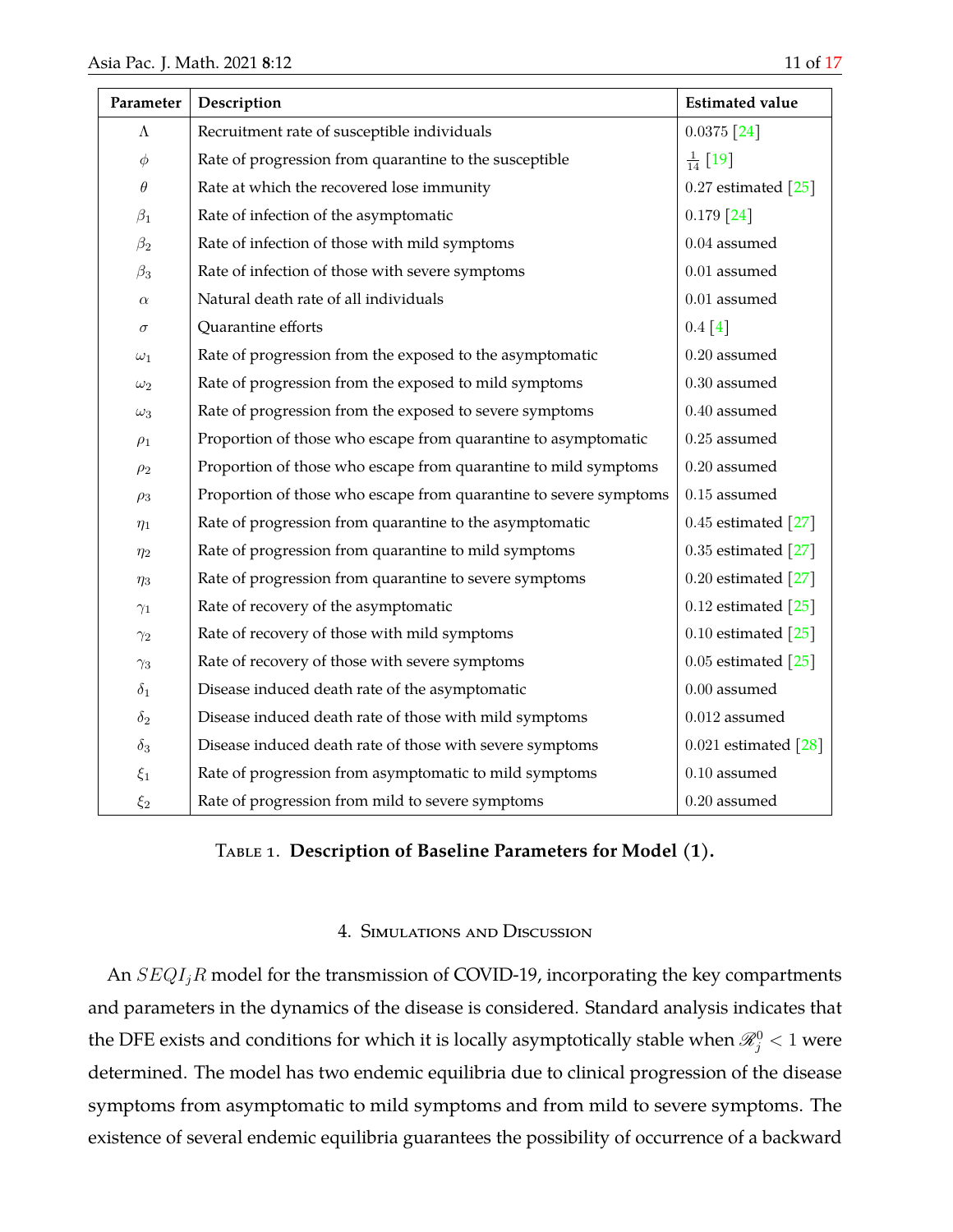bifurcation. Consequently, a critical value for the basic reproduction number was obtained using  $j = 2$ . It should be noted that when  $j = 1$ , the model has a unique endemic equilibrium. Several endemic equilibria only exist for  $j = 2$  and  $j = 3$  due to the clinical progression of symptoms of the disease. Numerical simulation was also carried out using estimated parameters as well as data from various sources, including  $\lceil 24 \rceil$  and  $\lceil 25 \rceil$  and many others as contained in Table [1.](#page-10-0) Numerical results show little or no difference between the asymptomatic and those with mild symptoms, hence it is sufficient to subdivide the infected population into two compartments, the asymptomatic and the symptomatic. The three subdivisions could be used only for the purpose of prioritising treatment of patients by medical personnel. The results also indicate that the disease can be contained within 250 days of the outbreak as can be observed in Figure [2,](#page-12-0) if appropriate measures are put in place as specified by the estimated parameters of the model. Figure [3](#page-12-1) illustrates the effect of relaxing quarantine efforts on the control of the pandemic. It can be observed that relaxing quarantine efforts leads to persistence of the disease in the population. Figure [4,](#page-13-0) on the other hand is the graphical illustration of the impact of clinical progression from asymptomatic to mild and finally to severe symptoms on the dynamics of the disease. It can be observed from Figure [4](#page-13-0) that the disease persists when there is no clinical progression from asymptomatic to mild symptoms (that is,  $\xi_1 = 0.0$ ). This is consistent with the fact that the disease symptoms of the asymptomatic and those with mild symptoms are not visible to the public. However, clinical progression from mild to severe symptoms has a less impact on transmission of the disease as can be seen in Figure [5,](#page-13-1) when compared with with Figure [4.](#page-13-0) Moreover, given that there is no clinical progression of symptoms, the disease will persist in the population as illustrated in Figure [6.](#page-14-0)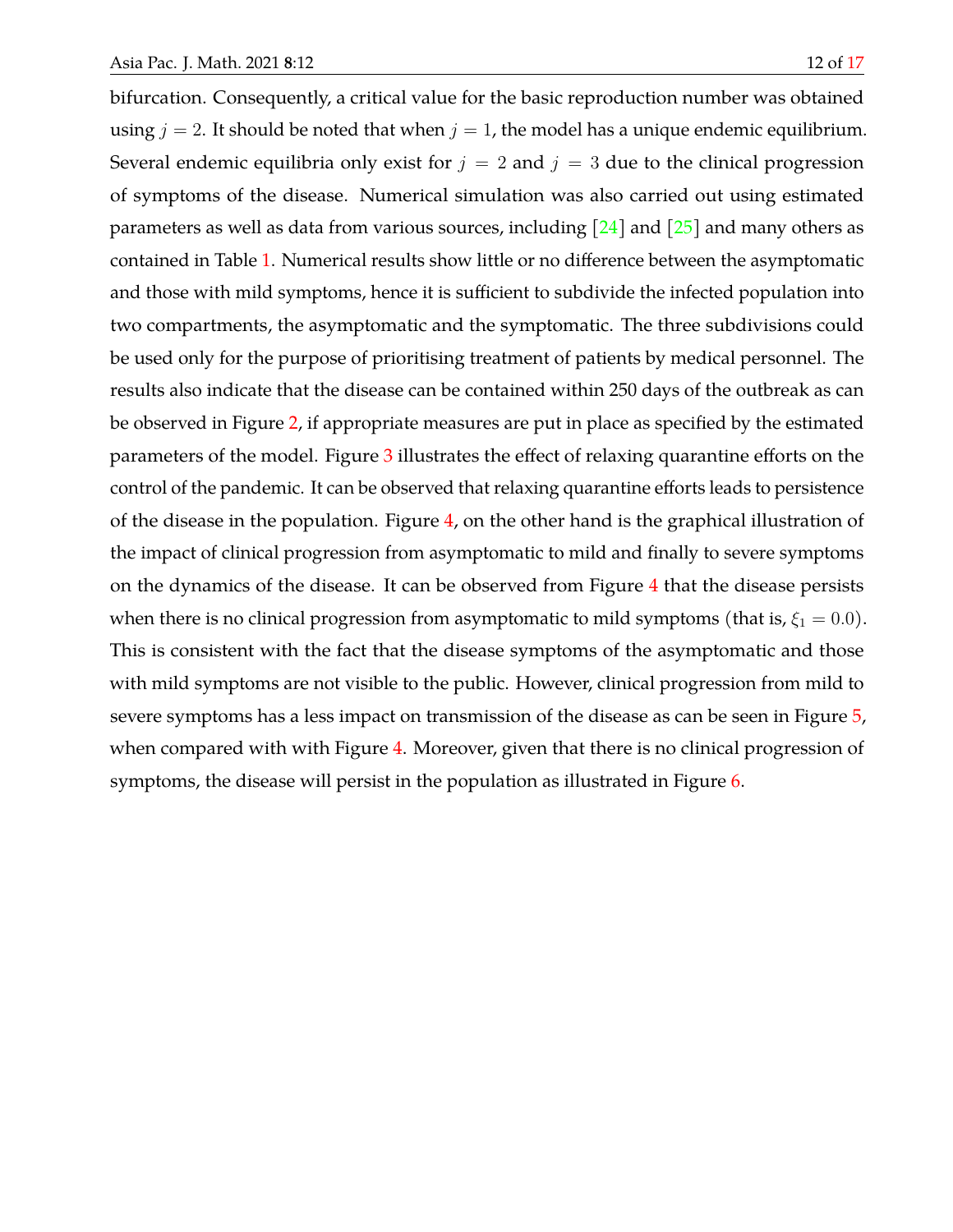<span id="page-12-0"></span>

Figure 2. Time course solution for the parameter values contained in Table [1.](#page-10-0)

<span id="page-12-1"></span>

FIGURE 3. Solution with relaxed quarantine from  $\sigma = 0.4$  to  $\sigma = 0.1$ .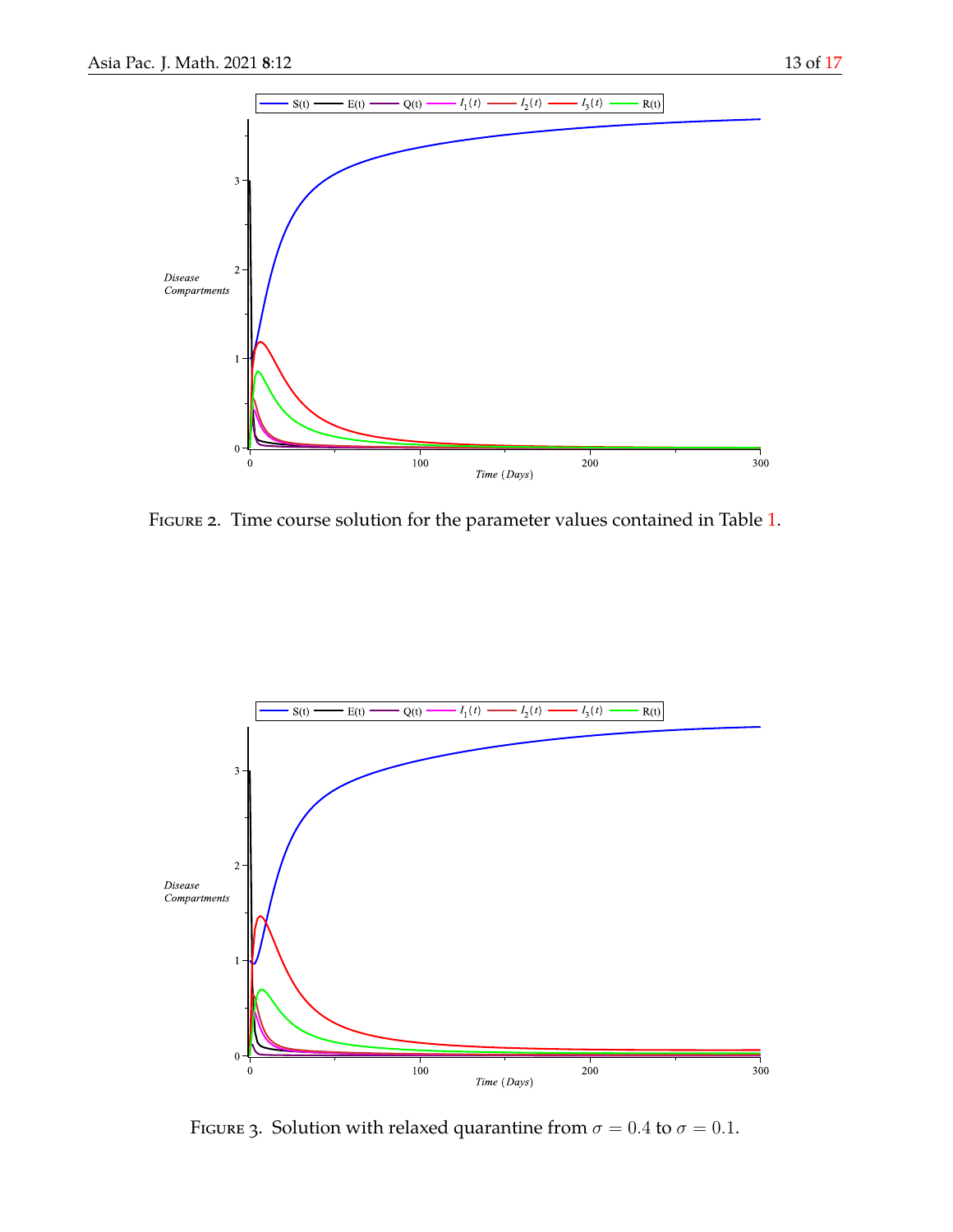

<span id="page-13-0"></span>

Figure 4. Solution with no clinical progression from asymptomatic to mild symptoms ( $\xi_1 = 0.0$ ).

<span id="page-13-1"></span>

FIGURE 5. Solution with no clinical progression from mild to severe symptoms  $(\xi_2 = 0.0).$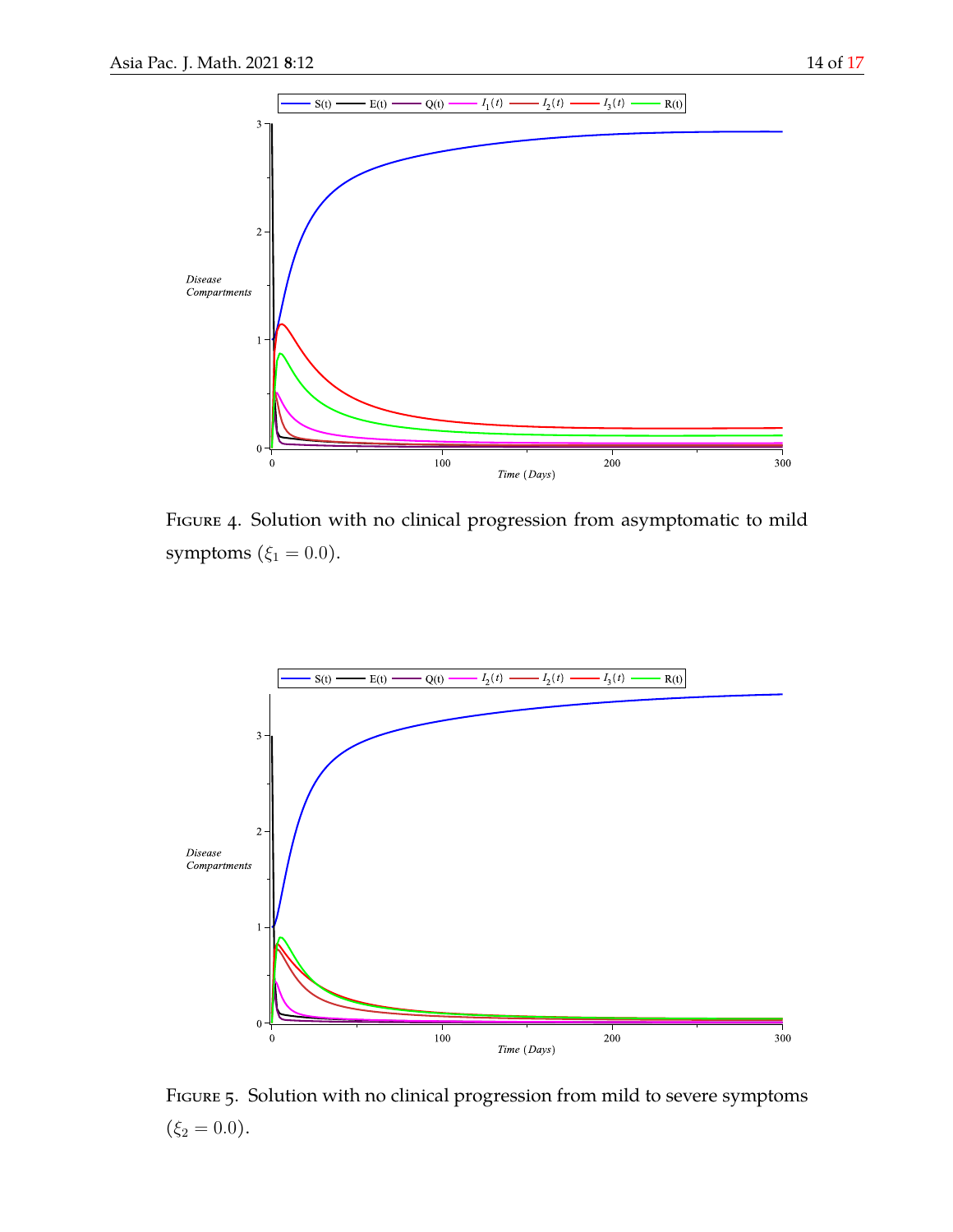<span id="page-14-0"></span>

FIGURE 6. Solution with no clinical progression of symptoms ( $\xi_1 = 0.0, \xi_2 = 0.0$ ).

### 5. Conclusions

In this paper, we constructed and analysed a model to describe the transmission of COVID-19 based on the population compartments including the susceptibles, the exposed, the quarantined, the infected and the recovered. We established the existence of a disease-free equilibrium which is locally asymptotically stable for  $\mathscr{R}_{j}^{0} < 1.$  We also established conditions for the existence of endemic equilibrium points and the possibility of occurrence of a backward bifurcation due to clinical progression of the disease symptoms. Consequently, a threshold value for  $\mathscr{R}^c_j$ was obtained using the case when  $j = 2$ . Numerical simulation results indicate a little or no difference between the asymptomatic and those with mild symptoms. Consequently, it is sufficient to subdivide the infected class into the asymptomatic and the symptomatic only.

#### FUNDING

The author declares that there was no funding from any source in support of this research work.

## Competing Interest

The author declares that they have no known competing interest or personal relationship that could have influenced the work reported in this paper.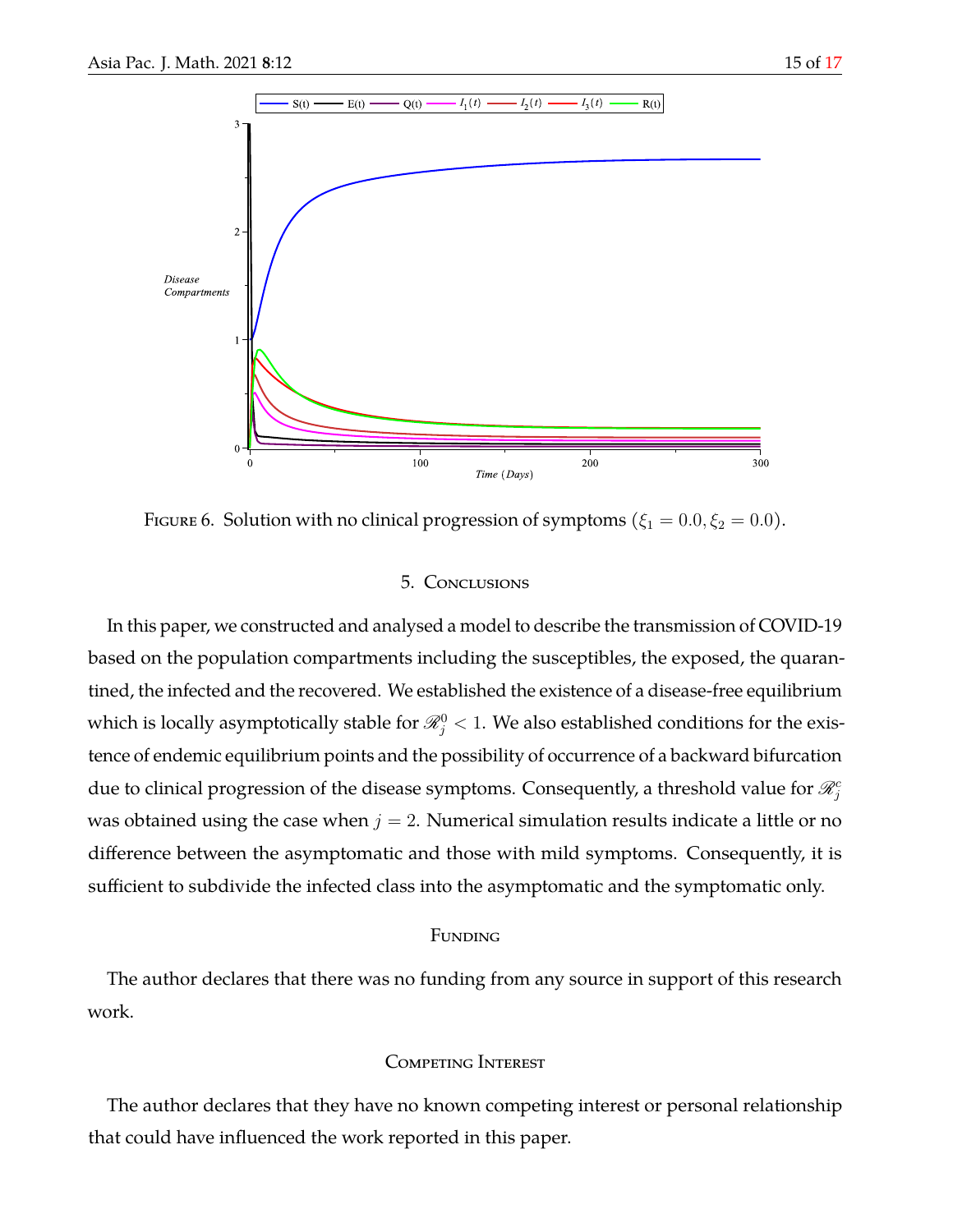#### **ACKNOWLEDGMENTS**

The author acknowledges the assistance of Patricia Azike and James Gbolahan in the construction of the model flow diagram.

#### **REFERENCES**

- <span id="page-15-0"></span>[1] World Health Organisation, Coronavirus Disease 2019 (COVID-19) Situation Report-22, 11 February, 2020.
- <span id="page-15-1"></span>[2] World Health Organisation, Coronavirus Disease 2019 (COVID-19) Situation Report-59, 19 March, 2020.
- <span id="page-15-2"></span>[3] M. Peirlinck, K. Linka, F. Sahli Costabal, E. Kuhl, Outbreak dynamics of COVID-19 in China and the United States, Biomech. Model. Mechanobiol. 19 (2020), 2179?2193.
- <span id="page-15-3"></span>[4] M. Gatto, E. Bertuzzo, L. Mari, S. Miccoli, L. Carraro, R. Casagrandi, A. Rinaldo, Spread and dynamics of the COVID-19 epidemic in Italy: Effects of emergency containment measures, Proc. Natl. Acad. Sci. USA. 117 (2020), 10484?10491.
- <span id="page-15-4"></span>[5] Y. Wang, Y. Liu, L. Liu, X. Wang, N. Luo, L. Li, Clinical Outcomes in 55 Patients With Severe Acute Respiratory Syndrome Coronavirus 2 Who Were Asymptomatic at Hospital Admission in Shenzhen, China, The J. Infect. Dis. 221 (2020), 1770?1774.
- <span id="page-15-5"></span>[6] L. Pang, S. Liu, X. Zhang, T. Tian, and Z. Zhao, Transmission dynamics and control strategies of COVID-19 in Wuhan China, J. Biol. Syst. 28 (2020), 543-560.
- <span id="page-15-6"></span>[7] R. Li, S. Pei, B. Chen, Y. Song, T. Zhang, W. Yang, J. Shaman, Substantial undocumented infection facilitates the rapid dissemination of novel coronavirus (SARS-CoV-2), Science. 368 (2020), 489?493.
- <span id="page-15-7"></span>[8] J. Sun, W-T. He, L. Wang, A. Lai, X. Ji, X. Zhai, G. Li, M.A. Suchard, J. Tian, J. Zhou, M. Veit and S. Su, COVID-19: Epidemiology, evolution and cross-disciplinary perspectives, Trends Mol. Med. 26 (2020), 483-495.
- <span id="page-15-8"></span>[9] X. He, E.H.Y. Lau, P. Wu, X. Deng, J. Wang, X. Hao, Y.C. Lau, J.Y. Wong, Y. Guan, X. Tan, X. Mo, Y. Chen, B. Liao, W. Chen, F. Hu, Q. Zhang, M. Zhong, Y. Wu, L. Zhao, F. Zhang, B.J. Cowling, F. Li, G.M. Leung, Temporal dynamics in viral shedding and transmissibility of COVID-19, Nat. Med. 26 (2020) 672?675.
- <span id="page-15-9"></span>[10] O.A. Adegboye, A.I. Adekunle and E. Gayawan, Early transmission dynamics of novel coronavirus (COVID-19) in Nigeria, Int. J. Environ. Res. Pub. Health,**17** (2020), 3054. doi: 10.3390/ijerph17093054
- <span id="page-15-10"></span>[11] J.N. Ndam, Modelling the impacts of lockdown and isolation on the eradication of COVID-19, Biomath. 9 (2020) 2009107.
- [12] K. Liang, Mathematical model of infection kinetics and its analysis for COVID-19, SARS and MERS, Infect. Genet. Evol. 82 (2020), 104306.
- <span id="page-15-11"></span>[13] M. Kochanczyk, F. Grabowski and T. Lipniacki, Dynamics of COVID-19 Pandemic at Constant and Timedependent Contact Rates, Math. Model. Nat. Phenom. 15 (2020), 28.
- <span id="page-15-12"></span>[14] I. Frost, G. Osena, J. Craig, S. Hauck, E. Kalanxhi, O. Gatalo, Y. Yang, K. Tseng, E. Schueller, E. Klein and G. Lin, COVID-19 in West Africa: National projections of exposed, contagious, symptomatic & severe cases, Publication of the Center for Disease Dynamics, Economics and Policy. 2020.